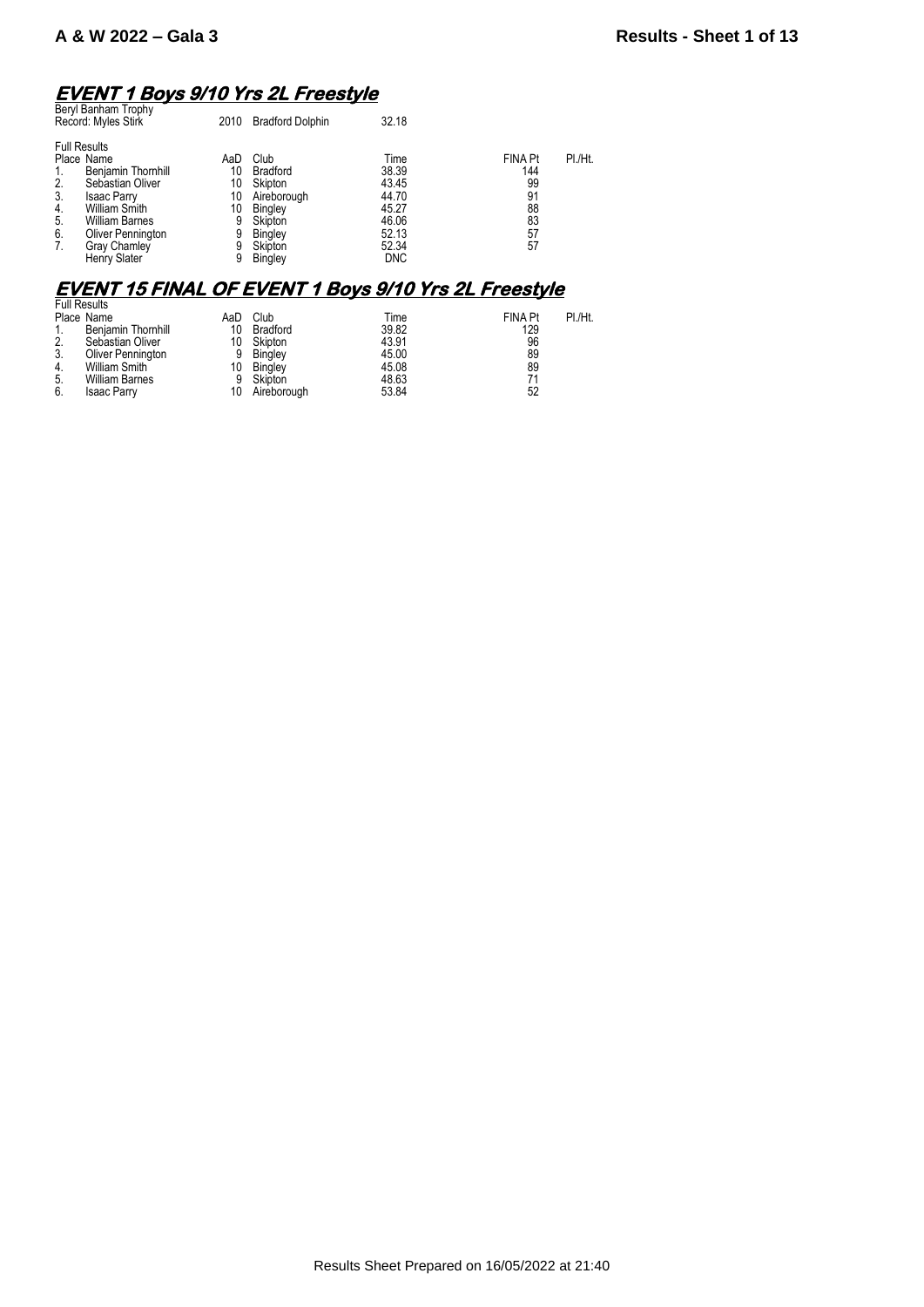# **EVENT 2 Girls 9/10 Yrs 2L Freestyle**  Crompton Parkinson Trophy

| Giunpiun Fannisun Tiuphy<br>Record: Sian Morgan | 2004 | Ilkley          | 31.91 |                |         |
|-------------------------------------------------|------|-----------------|-------|----------------|---------|
| <b>Full Results</b>                             |      |                 |       |                |         |
| Place Name                                      | AaD  | Club            | Time  | <b>FINA Pt</b> | PI./Ht. |
| Isabelle Randhawa                               | 10   | <b>Bradford</b> | 35.45 | 270            |         |
| Orlaith O'Carroll<br>2.                         | 10   | <b>Bradford</b> | 37.47 | 229            |         |
| 3.<br>Naevia Kelly                              | 10   | Bingley         | 42.33 | 158            |         |
| Pippa Singleton<br>4.                           | 10   | Aireborough     | 46.01 | 123            |         |
| 5.<br>Laura Schmidt                             | 9    | Ilkley          | 47.53 | 112            |         |
| 6.<br>Jenna Mistry                              | 10   | Kippax          | 48.06 | 108            |         |
| Abigayle Craven<br>7.                           | 10   | Ilklev          | 48.72 | 104            |         |
| 8.<br><b>Fawthorpe Daisy</b>                    | 10   | <b>Bradford</b> | 50.38 | 94             |         |
| 9.<br>Martha Ashton                             | 9    | Aireborough     | 50.40 | 94             |         |
| 10.<br><b>Charlotte Conybeare</b>               | 10   | Ilkley          | 54.96 | 72             |         |
| Ella Timmins<br>11.                             | 9    | Skipton         | 57.03 | 64             |         |
| 12.<br>Kitty Shillito                           | 10   | Skipton         | 57.83 | 62             |         |
|                                                 |      |                 |       |                |         |

# **EVENT 16 FINAL OF EVENT 2 Girls 9/10 Yrs 2L Freestyle**  Full Results

|    | Full Results      |     |                 |       |                |         |
|----|-------------------|-----|-----------------|-------|----------------|---------|
|    | Place Name        | AaD | Club            | Time  | <b>FINA Pt</b> | PI./Ht. |
|    | Orlaith O'Carroll | 10  | <b>Bradford</b> | 35.46 | 270            |         |
| 2. | Isabelle Randhawa | 10  | Bradford        | 36.34 | 251            |         |
| 3. | Laura Schmidt     | 9   | llklev          | 45.53 | 127            |         |
| 4. | Pippa Singleton   | 10  | Aireborough     | 45.82 | 125            |         |
| 5. | Naevia Kelly      | 10  | Bingley         | 45.87 | 124            |         |
| 6. | Jenna Mistry      | 10  | Kippax          | 49.59 | 98             |         |
|    |                   |     |                 |       |                |         |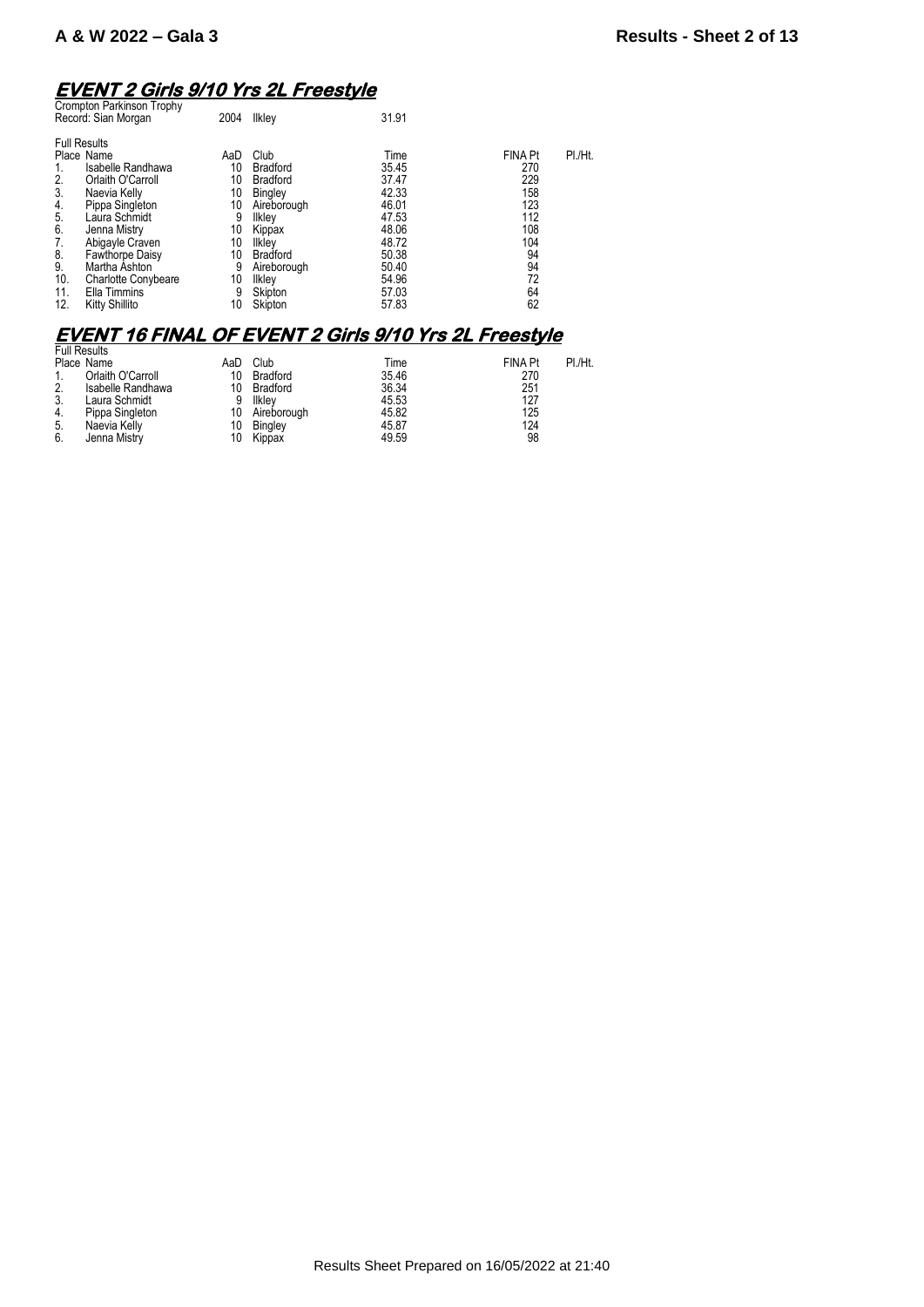## **EVENT 3 Boys 15 Yrs & Over 4L Breaststroke**

|    | <b>Bingley Trophy</b><br>Record: Stephen Heselton |     | East Leeds      | 1:08.22 |                |         |
|----|---------------------------------------------------|-----|-----------------|---------|----------------|---------|
|    | <b>Full Results</b>                               |     |                 |         |                |         |
|    | Place Name                                        | AaD | Club            | Time    | <b>FINA Pt</b> | PI./Ht. |
|    | Fraser Buxton                                     | 18  | <b>Bradford</b> | 1:20.14 | 329            |         |
| 2. | Jakub Marszewski                                  | 16  | Ilkley          | 1:21.32 | 315            |         |
| 3. | Callum Mawson                                     | 16  | <b>Bradford</b> | 1:25.50 | 271            |         |
| 4. | Rowan Verity                                      | 16  | Kippax          | 1:25.58 | 270            |         |
| 5. | Alexander Medd                                    | 22  | <b>Bradford</b> | 1:26.84 | 258            |         |
| 6. | Jack O'Hara                                       | 15  | <b>Ilkley</b>   | 1:30.13 | 231            |         |
| 7. | Anthony Eastwood                                  | 17  | Kippax          | 1:30.41 | 229            |         |
| 8. | Jayden Randhawa                                   | 15  | <b>Bradford</b> | 1:39.51 | 171            |         |
|    | <b>Bradley Craven</b>                             | 16  | Ilklev          | DQ T 1L |                |         |

### **EVENT 17 FINAL OF EVENT 3 Boys 15 Yrs & Over 4L Breaststroke**

| <b>Full Results</b> |                  |     |                 |         |                           |  |
|---------------------|------------------|-----|-----------------|---------|---------------------------|--|
|                     | Place Name       | AaD | Club            | Time    | PI./Ht.<br><b>FINA Pt</b> |  |
| 1.                  | Fraser Buxton    | 18  | <b>Bradford</b> | 1:13.25 | 431                       |  |
| 2.                  | Jakub Marszewski | 16  | Ilkley          | 1:18.75 | 347                       |  |
| 3.                  | Rowan Verity     | 16  | Kippax          | 1:24.09 | 285                       |  |
| 4.                  | Callum Mawson    | 16  | Bradford        | 1:25.21 | 273                       |  |
| 5.                  | Alexander Medd   | 22  | Bradford        | 1:28.69 | 242                       |  |
| 6.                  | Jayden Randhawa  | 15  | <b>Bingley</b>  | 1:32.08 | 217                       |  |
|                     |                  |     |                 |         |                           |  |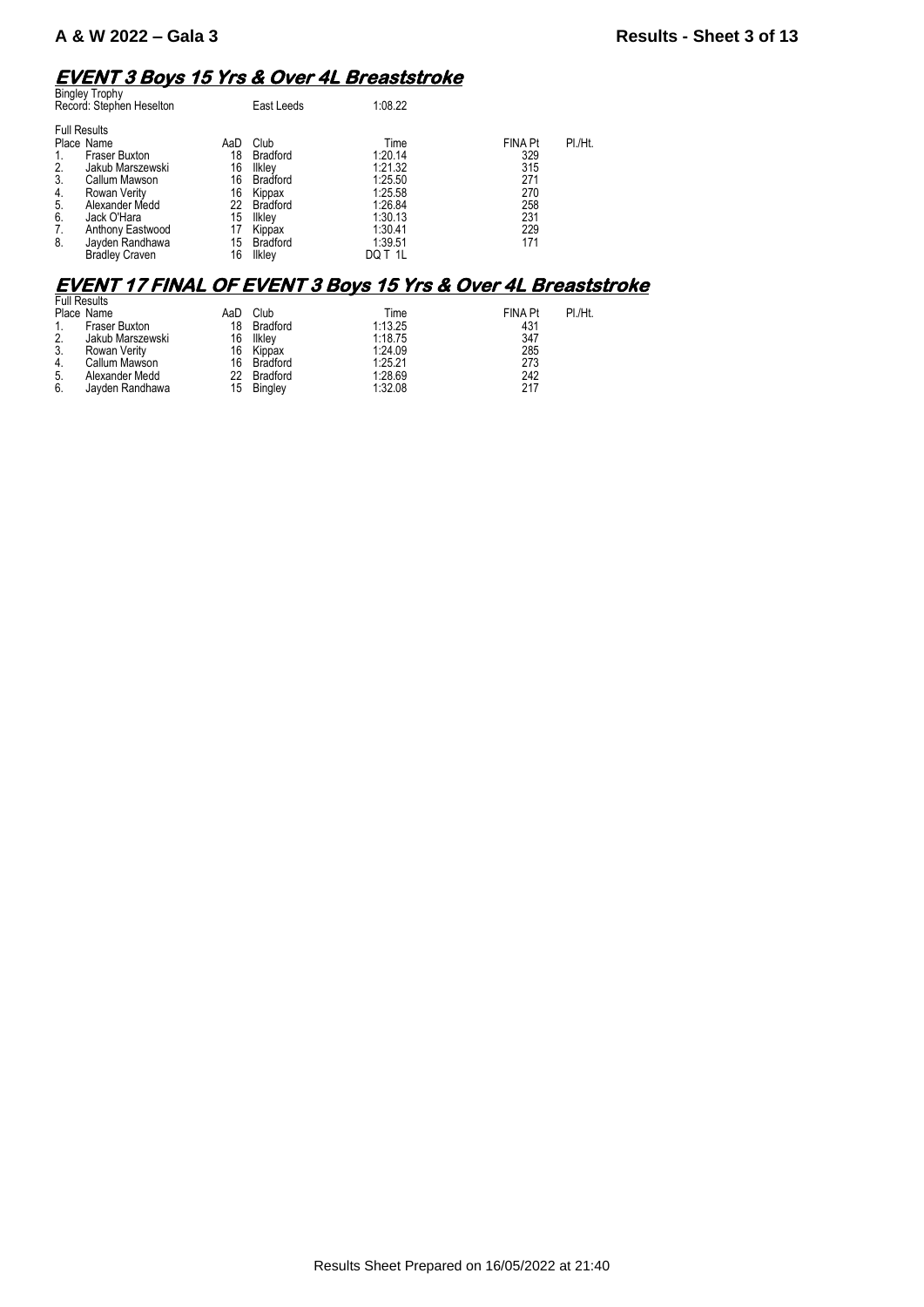### **EVENT 4 Girls 15 Yrs & Over 4L Breaststroke**

| Queens Jubilee Trophy<br>Record: Paige Fenton                                                                                                                                                                                                                                                                                               | 2019                                                                                    | Skipton                                                                                                                                                                                                                  | 1:15.72                                                                                                                                                                    |                                                                                      |         |
|---------------------------------------------------------------------------------------------------------------------------------------------------------------------------------------------------------------------------------------------------------------------------------------------------------------------------------------------|-----------------------------------------------------------------------------------------|--------------------------------------------------------------------------------------------------------------------------------------------------------------------------------------------------------------------------|----------------------------------------------------------------------------------------------------------------------------------------------------------------------------|--------------------------------------------------------------------------------------|---------|
| <b>Full Results</b><br>Place Name<br>Abigail Naylor<br>2.<br>Megan Richmond<br>3.<br>Amelia Jewell<br>4.<br>Aki Robinson<br>5.<br>Alexandra Wilson<br>6.<br>Kate Neal<br>7.<br>Lola Greenwood<br>8.<br>Evie Burns<br>9.<br>Eva Chaudhari<br>10.<br><b>Megan Checkley</b><br>Lilia Richmond<br>Kira Oldroyd<br>Hannah Carney<br>Rebecca Dunn | AaD<br>17<br>17<br>15<br>15<br>15<br>15<br>15<br>17<br>15<br>15<br>15<br>15<br>15<br>16 | Club<br><b>Bradford</b><br><b>Bradford</b><br><b>Bradford</b><br>Kippax<br>Kippax<br>Kippax<br><b>Bradford</b><br><b>Bradford</b><br>Aireborough<br>Kippax<br><b>Bradford</b><br>Kippax<br><b>Bingley</b><br>Aireborough | Time<br>1:24.01<br>1:28.26<br>1:29.40<br>1:30.07<br>1:32.50<br>1:37.39<br>1:39.57<br>1:44.69<br>1:48.95<br>2:02.50<br><b>DNC</b><br><b>DNC</b><br><b>DNC</b><br><b>DNC</b> | <b>FINA Pt</b><br>409<br>352<br>339<br>331<br>306<br>262<br>245<br>211<br>187<br>131 | PI./Ht. |
|                                                                                                                                                                                                                                                                                                                                             |                                                                                         |                                                                                                                                                                                                                          |                                                                                                                                                                            |                                                                                      |         |

#### **EVENT 18 FINAL OF EVENT 4 Girls 15 Yrs & Over 4L Breaststroke**

|    | <b>Full Results</b> |     |                 |         |                |         |
|----|---------------------|-----|-----------------|---------|----------------|---------|
|    | Place Name          | AaD | Club            | Time    | <b>FINA Pt</b> | PI./Ht. |
|    | Abigail Naylor      |     | <b>Bradford</b> | 1:24.62 | 400            |         |
| 2. | Megan Richmond      |     | <b>Bradford</b> | 1:25.76 | 384            |         |
| 3. | Amelia Jewell       | 15  | Bradford        | 1:29.01 | 343            |         |
| 4. | Alexandra Wilson    | 15  | Kippax          | 1:32.31 | 308            |         |
| 5. | Aki Robinson        | 15  | Kippax          | 1:35.59 | 277            |         |
| 6. | Kate Neal           | 15  | Kippax          | 1:37.50 | 261            |         |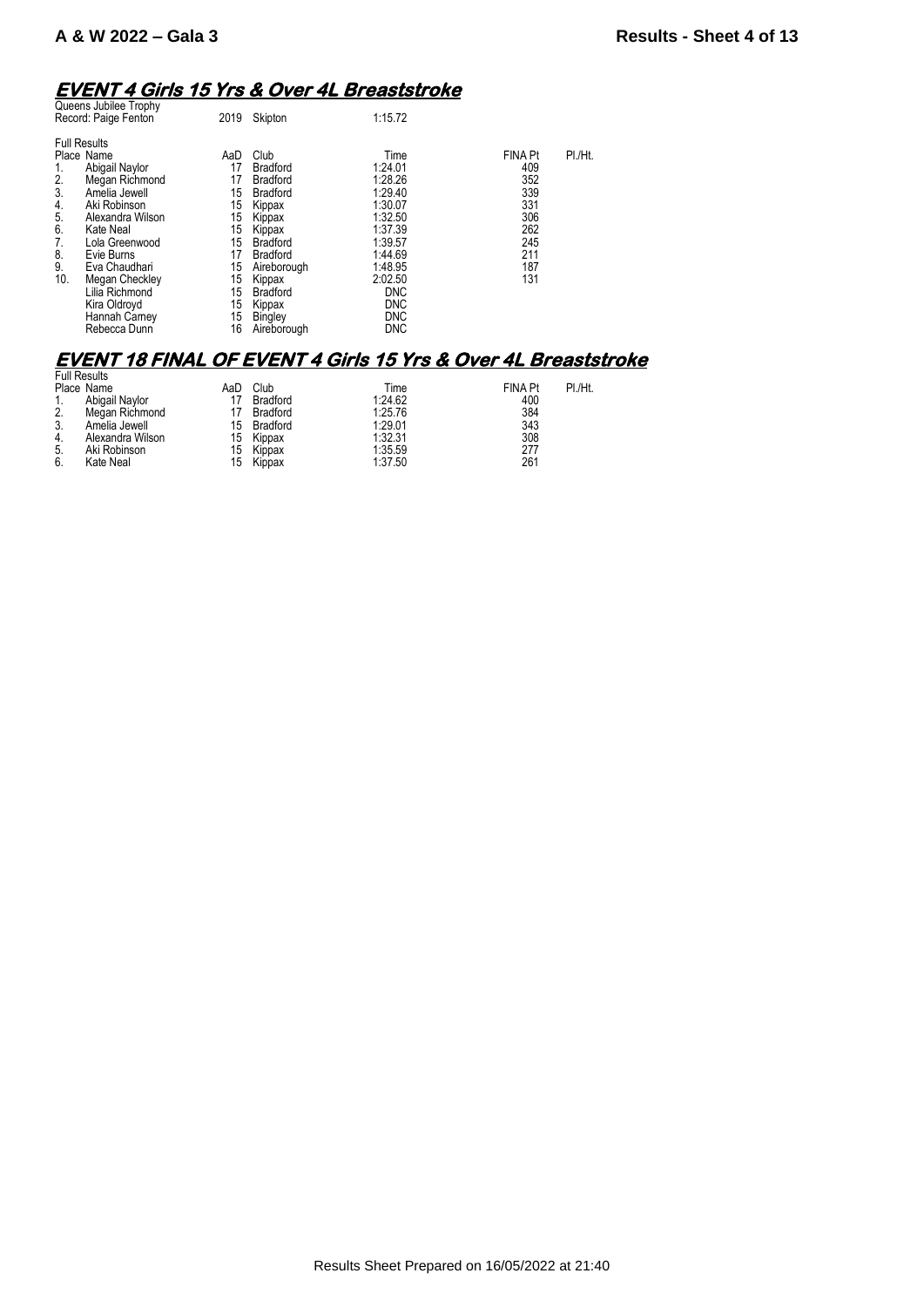# **EVENT 5 Boys 11/12 Yrs 4x1L IM**  Peggy Heap Trophy Boys

|                      | Peggy Heap Trophy Boys<br>Record: Paul Lawrence                                                                                                              | 2000                                          | Aireborough                                                                                                         | 1:13.79                                                                              |                                                 |         |
|----------------------|--------------------------------------------------------------------------------------------------------------------------------------------------------------|-----------------------------------------------|---------------------------------------------------------------------------------------------------------------------|--------------------------------------------------------------------------------------|-------------------------------------------------|---------|
| 2.<br>3.<br>4.<br>5. | <b>Full Results</b><br>Place Name<br><b>Stanley Dunne</b><br>Joseph Hoyle<br>Harry Thompson<br>Jack Barnes<br>Dylan Williams<br>Zach Carney<br>Oliver Battle | AaD<br>12<br>11<br>12<br>11<br>11<br>11<br>12 | Club<br>Skipton<br><b>Bradford</b><br>Aireborough<br>Skipton<br><b>Bradford</b><br><b>Bingley</b><br><b>Bingley</b> | Time<br>1:21.50<br>1:35.26<br>1:44.77<br>1:48.27<br>1:56.31<br><b>DNC</b><br>DQ S 2L | FINA Pt<br>221<br>138<br>104<br>94<br>76        | PI./Ht. |
|                      |                                                                                                                                                              |                                               |                                                                                                                     | <b>EVENT 19 FINAL OF EVENT 5 Boys 11/12 Yrs 4x1L IM</b>                              |                                                 |         |
| 2.<br>3.<br>4.<br>5. | <b>Full Results</b><br>Place Name<br><b>Stanley Dunne</b><br>Joseph Hoyle<br>Harry Thompson<br>Jack Barnes<br>Dylan Williams                                 | AaD<br>12<br>11<br>12<br>11<br>11             | Club<br>Skipton<br><b>Bradford</b><br>Aireborough<br>Skipton<br><b>Bradford</b>                                     | Time<br>1:22.27<br>1:36.88<br>1:44.71<br>1:50.40<br>2:02.45                          | <b>FINA Pt</b><br>214<br>131<br>104<br>88<br>65 | PI./Ht. |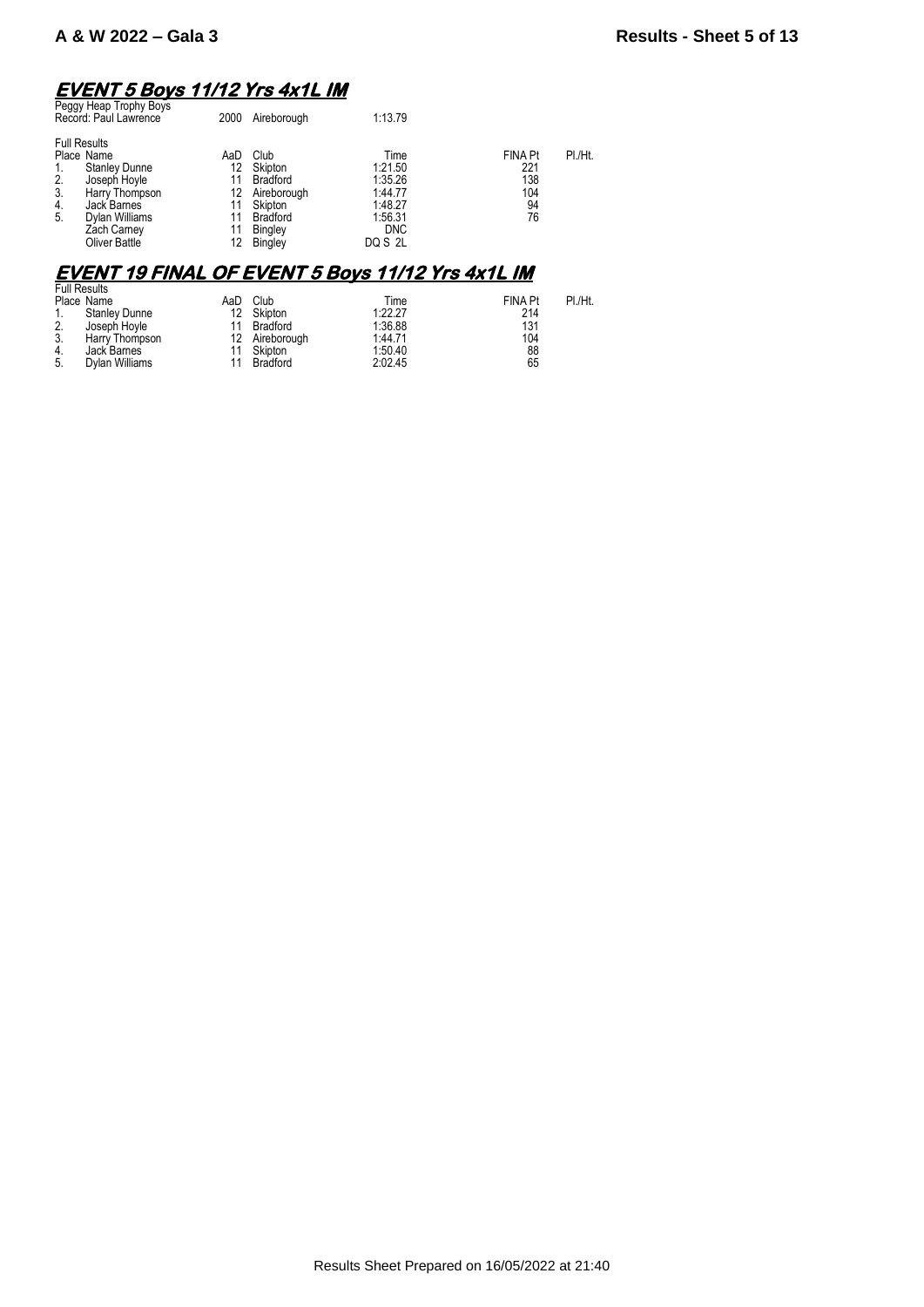### **EVENT 6 Girls 11/12 Yrs 4x1L IM**

| 1:09.50<br>Record: Hermione Roe<br>2017<br><b>Bradford</b>                                                                                                                                                                                                                                                                                                                                                                                                                                                                                                                                                                                                                                                                                                                                                                                                                                                                                                                                                                                                                                 |         |
|--------------------------------------------------------------------------------------------------------------------------------------------------------------------------------------------------------------------------------------------------------------------------------------------------------------------------------------------------------------------------------------------------------------------------------------------------------------------------------------------------------------------------------------------------------------------------------------------------------------------------------------------------------------------------------------------------------------------------------------------------------------------------------------------------------------------------------------------------------------------------------------------------------------------------------------------------------------------------------------------------------------------------------------------------------------------------------------------|---------|
| <b>Full Results</b><br>Club<br><b>FINA Pt</b><br>Place Name<br>Time<br>AaD<br>12<br>1:22.46<br>321<br><b>Bradford</b><br>Amy Hagyard<br>1.<br>2.<br>12<br>316<br>1:22.96<br>Sadie Sarparast<br><b>Bradford</b><br>3.<br>286<br>11<br>1:25.75<br>Lily Oddy<br>Skipton<br>262<br>12<br>4.<br>Eliza Naglik<br>1:28.27<br>Bingley<br>5.<br>236<br>12<br>Niamh Goodall<br>1:31.37<br>Ilkley<br>6.<br>11<br>216<br>1:34.12<br><b>Betsy Rider</b><br>Skipton<br>7.<br>202<br><b>Tylah Grant</b><br>12<br>1:36.19<br>Aireborough<br>8.<br>12<br>183<br>1:39.40<br>Tia Davidson<br>Bingley<br>9.<br>12<br>182<br>1:39.65<br>Lucy Williams<br>Aireborough<br>10.<br>1:46.39<br>149<br>Evelyn Schmidt<br>11<br>Ilkley<br>11.<br>1:49.22<br>138<br>Maya Herar<br>11<br>Bingley<br>12.<br>1:52.08<br>128<br>11<br>Charlotte Hagyard<br><b>Bradford</b><br>12<br>Amelia Barclay<br><b>DNC</b><br>Aireborough<br>12<br>Molly Bruce<br><b>DNC</b><br>Ilkley<br>12<br>DQ SA 1L<br>Isobel Ashley-Cooper<br>Aireborough<br>Pippa Smith<br>12<br>DQ SL 3L<br>Bingley<br>12<br>DQ SL 3L<br>Emily Wood<br>Ilkley | PI./Ht. |

### **EVENT 20 FINAL OF EVENT 6 Girls 11/12 Yrs 4x1L IM**

|    | <b>Full Results</b> |     |          |          |                |         |
|----|---------------------|-----|----------|----------|----------------|---------|
|    | Place Name          | AaD | Club     | Time     | <b>FINA Pt</b> | PI./Ht. |
|    | Amy Hagyard         | 12  | Bradford | 1:22.80  | 317            |         |
| 2. | Sadie Sarparast     | 12  | Bradford | 1:23.06  | 314            |         |
| 3. | Lily Oddy           | 11  | Skipton  | 1:28.19  | 263            |         |
| 4. | Niamh Goodall       | 12  | Ilkley   | 1:31.34  | 236            |         |
| 5. | Eliza Naglik        | 12  | Bingley  | 1:31.72  | 233            |         |
|    | <b>Betsy Rider</b>  |     | Skipton  | DQ SA 3L |                |         |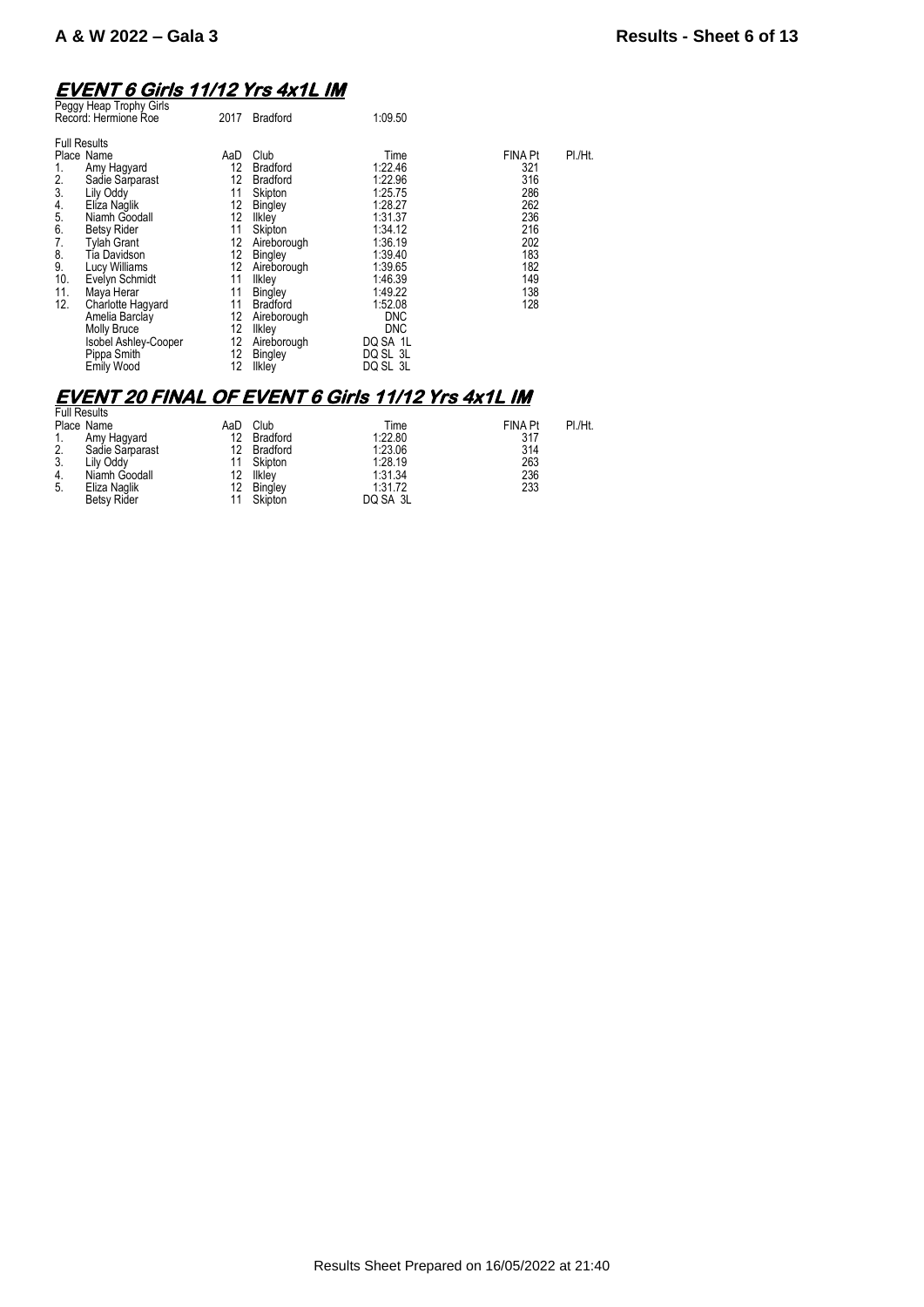# **EVENT 7 Boys 13/14 Yrs 4L Backstroke**  Teale Trophy

| <b>I calc I</b> JUPITY<br>Record: Roan Sheriff                                                                                                                                                                                                                                                                                                                                                                            | 2019                                                                                          | Skipton                                                                                                                                                                                                                | 1:06.72                                                                                                                                                                            |                                                                                                              |  |
|---------------------------------------------------------------------------------------------------------------------------------------------------------------------------------------------------------------------------------------------------------------------------------------------------------------------------------------------------------------------------------------------------------------------------|-----------------------------------------------------------------------------------------------|------------------------------------------------------------------------------------------------------------------------------------------------------------------------------------------------------------------------|------------------------------------------------------------------------------------------------------------------------------------------------------------------------------------|--------------------------------------------------------------------------------------------------------------|--|
| <b>Full Results</b><br>Place Name<br>Quinn-Austin Kelly<br>1.<br>2.<br>Dawid Naglik<br>3.<br><b>Will Skiggs</b><br>Harry Schmidt<br>4.<br>5.<br>Thomas Kershaw<br>6.<br>Max Shillito<br>7.<br>Henry Fillingham<br>8.<br>Archie Sinclair Willis<br>9.<br><b>Luke Davies</b><br>10.<br>Joshua Craven<br>11.<br>Dexter Woodward<br>12.<br>Seb Verity-Smart<br>Logan Macnamara<br>Jakub Kowalowski<br><b>William Thomhill</b> | AaD<br>13<br>14<br>14<br>13<br>14<br>14<br>14<br>13<br>13<br>13<br>13<br>14<br>13<br>13<br>13 | Club<br><b>Bingley</b><br><b>Bingley</b><br><b>Bradford</b><br>Ilkley<br>Kippax<br>Skipton<br><b>Bradford</b><br>Ilkley<br>Ilkley<br>Ilkley<br>Bingley<br>Aireborough<br>Skipton<br><b>Bradford</b><br><b>Bradford</b> | Time<br>1:10.74<br>1:11.66<br>1:11.87<br>1:13.77<br>1:15.12<br>1:19.00<br>1:19.89<br>1:21.51<br>1:25.58<br>1:30.51<br>1:37.83<br>1:50.21<br><b>DNC</b><br><b>DNC</b><br><b>DNC</b> | PI./Ht.<br><b>FINA Pt</b><br>318<br>306<br>304<br>281<br>266<br>228<br>221<br>208<br>180<br>152<br>120<br>84 |  |
|                                                                                                                                                                                                                                                                                                                                                                                                                           |                                                                                               |                                                                                                                                                                                                                        |                                                                                                                                                                                    |                                                                                                              |  |

# **EVENT 21 FINAL OF EVENT 7 Boys 13/14 Yrs 4L Backstroke**  Full Results

| I UII NESUILS |                    |     |                |         |                |         |
|---------------|--------------------|-----|----------------|---------|----------------|---------|
|               | Place Name         | AaD | Club           | Time    | <b>FINA Pt</b> | PI./Ht. |
|               | Quinn-Austin Kelly | 13  | <b>Bingley</b> | 1:09.51 | 336            |         |
| 2.            | Dawid Naglik       |     | 14 Bingley     | 1:10.00 | 329            |         |
| 3.            | Will Skiggs        | 14  | Bradford       | 1:11.59 | 307            |         |
| 4.            | Harry Schmidt      | 13  | Ilkley         | 1:13.19 | 287            |         |
| -5.           | Thomas Kershaw     |     | 14 Kippax      | 1:16.91 | 248            |         |
| 6.            | Max Shillito       | 14  | Skipton        | 1:19.96 | 220            |         |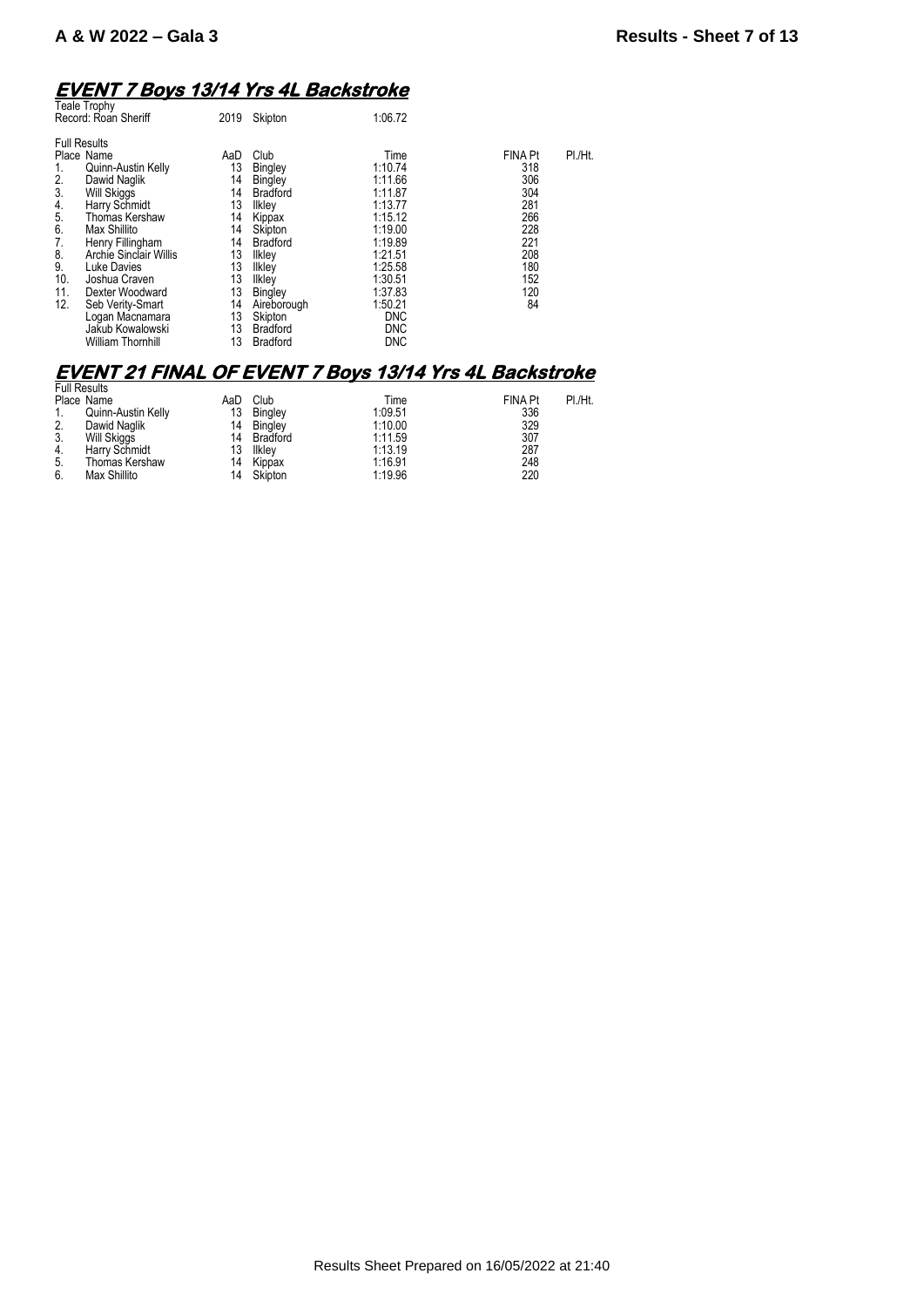#### **EVENT 8 Girls 13/14 Yrs 4L Backstroke**

| A & W Trophy<br>Record: Julia Scrivin                                                                                                                                                                                                                                      | 2006                                                                  | Skipton                                                                                                                                       | 1:09.25                                                                                                            |                                                                                      |         |
|----------------------------------------------------------------------------------------------------------------------------------------------------------------------------------------------------------------------------------------------------------------------------|-----------------------------------------------------------------------|-----------------------------------------------------------------------------------------------------------------------------------------------|--------------------------------------------------------------------------------------------------------------------|--------------------------------------------------------------------------------------|---------|
| <b>Full Results</b><br>Place Name<br>Poppy Dunne<br>1.<br>2.<br>Alex Dunn<br>3.<br>Jasmine Shay<br>Ciara O'Carroll<br>4.<br>5.<br>Hollie Mawson<br>6.<br>Pippa Bennett<br>7.<br><b>Blossom Oddy</b><br>8.<br>Ava Barker<br>9.<br>Maya Mistry<br>10.<br>Hannah Brook<br>11. | AaD<br>13<br>14<br>13<br>13<br>13<br>13<br>13<br>13<br>14<br>13<br>14 | Club<br>Skipton<br>Aireborough<br><b>Bradford</b><br><b>Bradford</b><br><b>Bradford</b><br>Bingley<br>Skipton<br>Skipton<br>Kippax<br>Skipton | Time<br>1:10.89<br>1:13.31<br>1:18.19<br>1:22.01<br>1:23.97<br>1:24.89<br>1:25.57<br>1:29.94<br>1:34.89<br>1.37.52 | <b>FINA Pt</b><br>464<br>419<br>345<br>299<br>279<br>270<br>263<br>227<br>193<br>113 | PI./Ht. |
| Kayleigh Williams<br>Isabella Wallace<br>Anabella Chambers                                                                                                                                                                                                                 | 13<br>13                                                              | Bingley<br>Skipton<br><b>Bingley</b>                                                                                                          | 1:53.45<br>DQ T 1L<br>DQ T 1L                                                                                      |                                                                                      |         |
|                                                                                                                                                                                                                                                                            |                                                                       |                                                                                                                                               |                                                                                                                    |                                                                                      |         |

#### **EVENT 22 FINAL OF EVENT 8 Girls 13/14 Yrs 4L Backstroke**

|    | <b>Full Results</b> |     |                |         |                |         |
|----|---------------------|-----|----------------|---------|----------------|---------|
|    | Place Name          | AaD | Club           | Time    | <b>FINA Pt</b> | PI./Ht. |
|    | Poppy Dunne         |     | 13 Skipton     | 1:11.40 | 454            |         |
| 2. | Alex Dunn           |     | 14 Aireborough | 1:13.16 | 422            |         |
| 3. | Jasmine Shay        | 13  | Bradford       | 1:19.07 | 334            |         |
| 4. | Ciara O'Carroll     | 13  | Bradford       | 1:22.93 | 289            |         |
| 5. | Hollie Mawson       | 13  | Bradford       | 1:23.50 | 284            |         |
| 6. | Pippa Bennett       | 13  | Bingley        | 1:27.46 | 247            |         |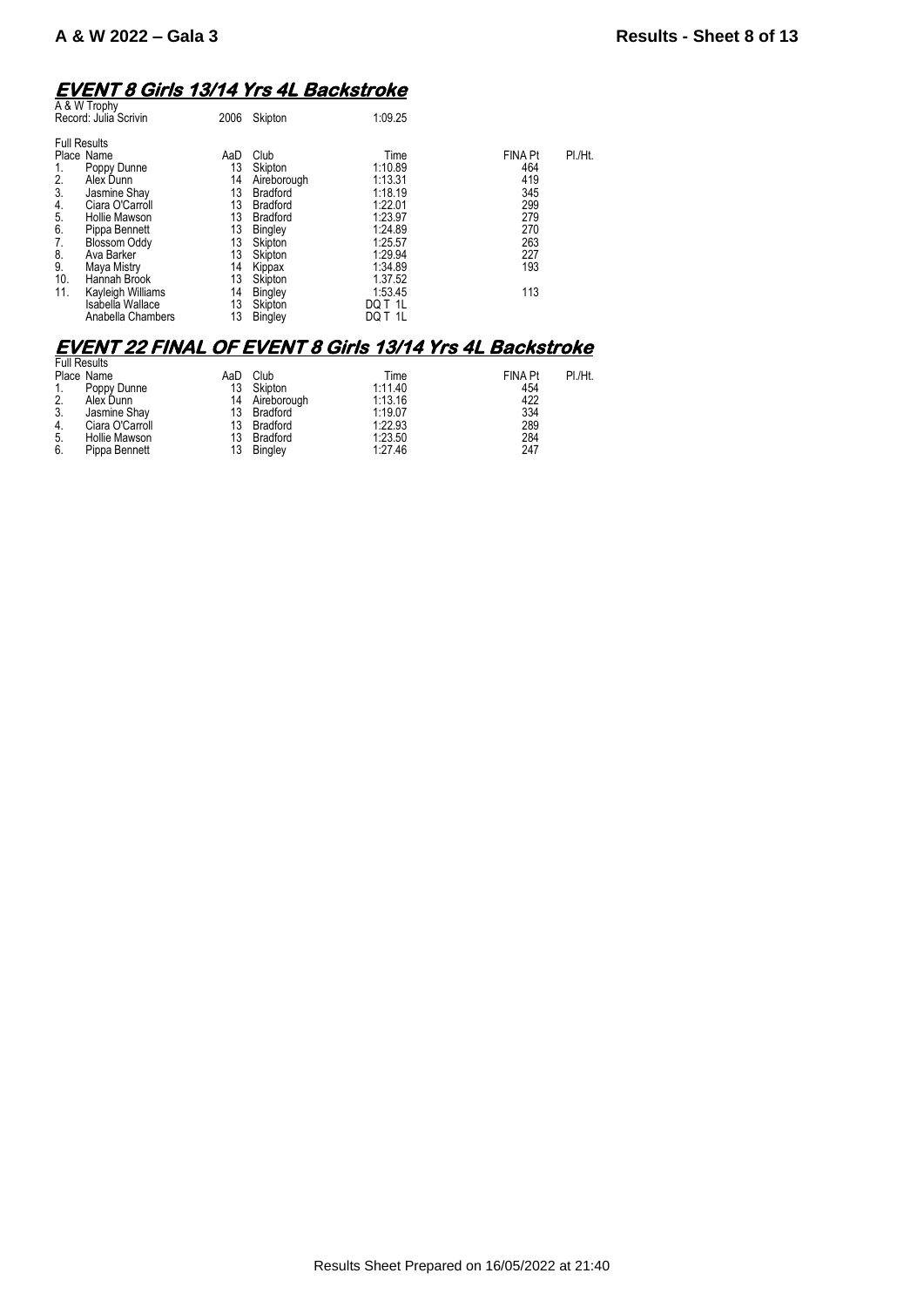### **EVENT 9 Mens Open 2L Butterfly**

| T Hill Trophy<br>Record: Ethan Camsey                                                                                                                                                                                                                                                                                                                                                                                                                                                                                                                                                                                                                                                                                                                                                                                                                                                                                                                                                                | 2016                                                                                                                                                                                                                            | Skipton                                                                                                                                                                                                                                                                                                                                                                                                                                                                                                                                                   | 28.03                                                                                                                                                                                                                                                                                                                                                                                  |                                                                                                                                                                                                                      |         |
|------------------------------------------------------------------------------------------------------------------------------------------------------------------------------------------------------------------------------------------------------------------------------------------------------------------------------------------------------------------------------------------------------------------------------------------------------------------------------------------------------------------------------------------------------------------------------------------------------------------------------------------------------------------------------------------------------------------------------------------------------------------------------------------------------------------------------------------------------------------------------------------------------------------------------------------------------------------------------------------------------|---------------------------------------------------------------------------------------------------------------------------------------------------------------------------------------------------------------------------------|-----------------------------------------------------------------------------------------------------------------------------------------------------------------------------------------------------------------------------------------------------------------------------------------------------------------------------------------------------------------------------------------------------------------------------------------------------------------------------------------------------------------------------------------------------------|----------------------------------------------------------------------------------------------------------------------------------------------------------------------------------------------------------------------------------------------------------------------------------------------------------------------------------------------------------------------------------------|----------------------------------------------------------------------------------------------------------------------------------------------------------------------------------------------------------------------|---------|
| <b>Full Results</b><br>Place Name<br>1.<br>Louie Dove<br>2.<br><b>Fraser Buxton</b><br>3.<br>Quinn-Austin Kelly<br>4.<br>Anthony Eastwood<br>5.<br>Dawid Naglik<br>6.<br>Jakub Marszewski<br>7.<br>Harry Schmidt<br>8.<br><b>Bradley Craven</b><br>9.<br>Will Skiggs<br>10.<br>Callum Mawson<br>11.<br>Rowan Verity<br>12.<br><b>Stanley Dunne</b><br>13.<br>Henry Fillingham<br>14.<br>Ed Sumner<br>15.<br><b>Gabriel Medd</b><br>16.<br>Thomas Kershaw<br>17.<br>Max Shillito<br>18.<br><b>Samuel Roberts</b><br>19.<br>Jayden Randhawa<br>20.<br>Oliver Battle<br>21.<br><b>Archie Sinclair Willis</b><br>22.<br>Jack O'Hara<br>23.<br>Joshua Craven<br>24.<br>Benjamin Thornhill<br>25.<br>Luke Davies<br>26.<br>Joseph Hoyle<br>27.<br>Dylan Williams<br>28.<br>Sebastian Oliver<br>29.<br>Oliver Pennington<br>30.<br><b>William Smith</b><br>Logan Macnamara<br>Jakub Kowalowski<br><b>William Thornhill</b><br>Zach Carney<br>Dexter Woodward<br><b>William Barnes</b><br><b>Jack Barnes</b> | AaD<br>19<br>18<br>13<br>17<br>14<br>16<br>13<br>16<br>14<br>16<br>16<br>12<br>14<br>15<br>17<br>14<br>14<br>14<br>15<br>12<br>13<br>15<br>13<br>10<br>13<br>11<br>11<br>10<br>9<br>10<br>13<br>13<br>13<br>11<br>13<br>9<br>11 | Club<br><b>Bradford</b><br><b>Bradford</b><br><b>Bingley</b><br>Kippax<br><b>Bingley</b><br><b>Ilkley</b><br>Ilkley<br>Ilkley<br><b>Bradford</b><br><b>Bradford</b><br>Kippax<br>Skipton<br><b>Bradford</b><br>Kippax<br><b>Bradford</b><br>Kippax<br>Skipton<br>Ilkley<br><b>Bradford</b><br><b>Bingley</b><br>Ilkley<br>Ilkley<br>Ilkley<br><b>Bradford</b><br>Ilkley<br><b>Bradford</b><br><b>Bradford</b><br>Skipton<br>Bingley<br><b>Bingley</b><br>Skipton<br><b>Bradford</b><br><b>Bradford</b><br>Bingley<br><b>Bingley</b><br>Skipton<br>Skipton | Time<br>29.19<br>30.19<br>31.38<br>32.31<br>32.46<br>32.47<br>32.50<br>32.58<br>32.72<br>33.15<br>34.22<br>34.44<br>34.83<br>34.89<br>35.00<br>35.37<br>35.71<br>37.26<br>37.41<br>39.76<br>39.90<br>41.97<br>43.34<br>44.02<br>45.37<br>49.02<br>1:01.25<br>1:04.03<br>1:06.66<br>1:06.78<br><b>DNC</b><br><b>DNC</b><br><b>DNC</b><br><b>DNC</b><br>DQ FI 2L<br>DQ SL 1L<br>DQ SL 1L | FINA Pt<br>413<br>373<br>332<br>305<br>300<br>300<br>299<br>297<br>293<br>282<br>256<br>251<br>243<br>242<br>239<br>232<br>225<br>198<br>196<br>163<br>161<br>139<br>126<br>120<br>110<br>87<br>44<br>39<br>34<br>34 | PI./Ht. |

# **EVENT 23 FINAL OF EVENT 9 Mens Open 2L Butterfly**  Full Results

|     | Place Name         | AaD | Club            | Time  | <b>FINA Pt</b> | PI./Ht. |
|-----|--------------------|-----|-----------------|-------|----------------|---------|
|     | Louie Dove         | 19  | <b>Bradford</b> | 26.84 | 532            |         |
| 2.  | Fraser Buxton      | 18  | Bradford        | 28.45 | 446            |         |
| 3.  | Jakub Marszewski   | 16  | llkley          | 31.58 | 326            |         |
| 4.  | Anthony Eastwood   |     | Kippax          | 32.83 | 290            |         |
| -5. | Quinn-Austin Kelly | 13  | Bingley         | 32.95 | 287            |         |
| 6.  | Dawid Naglik       | 14  | <b>Bingley</b>  | 33.31 | 278            |         |

Ht.<br>**NEW RECORD**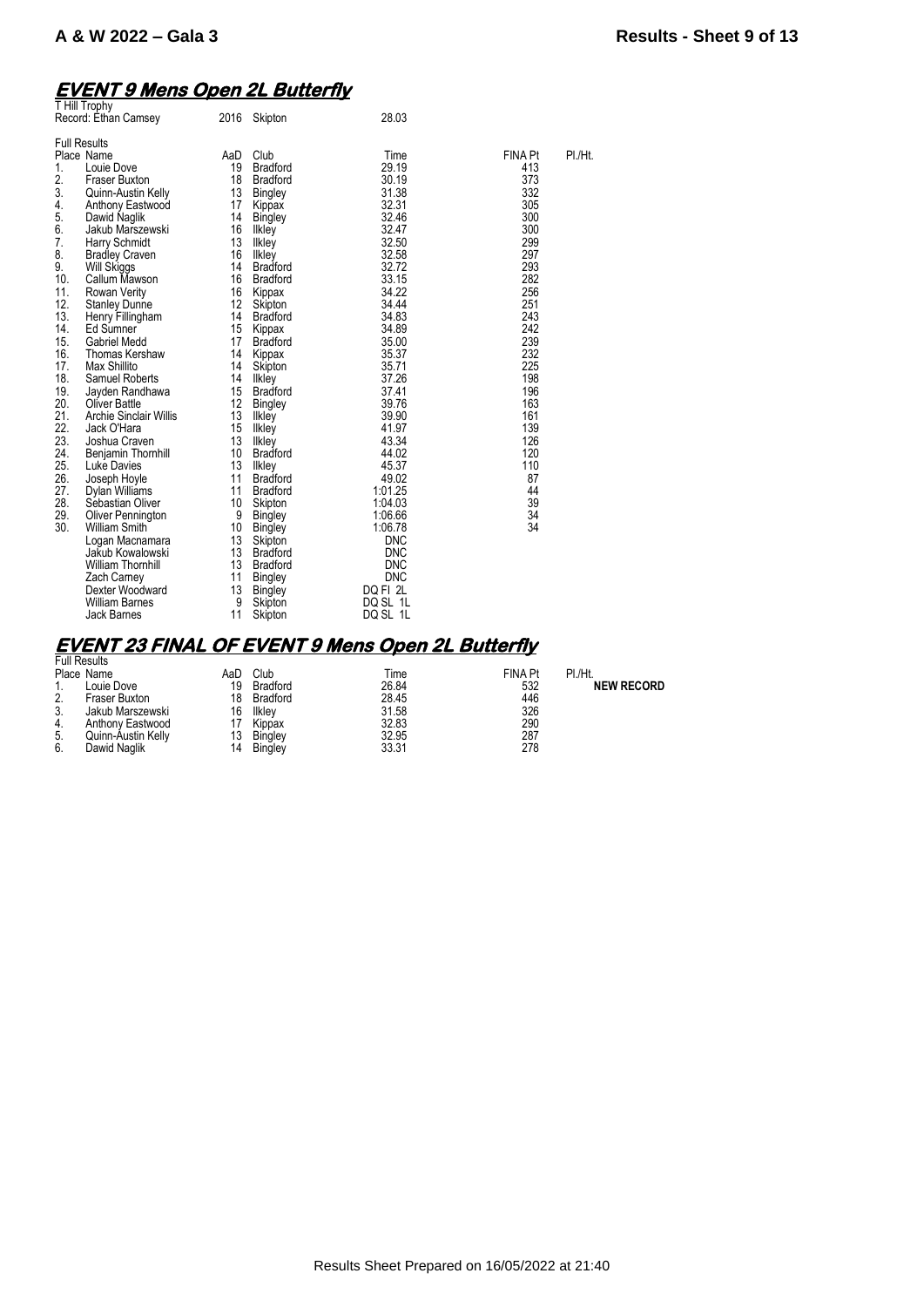### **EVENT 10 Ladies Open 2L Butterfly**

| J Oakes Memorial Trophy<br>Record: Paige Fenton                                                                                                                                                                                                                                                                                                                                                                                                                                                                                                                                                                                                                                                                                                                                                                                                                                                                                                                                                                                                                                                                                                                                                       | 2019                                                                                                                                                                                                                                                                                                                     | Skipton                                                                                                                                                                                                                                                                                                                                                                                                                                                                                                                                                                                                                                                                                                                                         | 30.51                                                                                                                                                                                                                                                                                                                                                                                                                                                                                                  |                                                                                                                                                                                                                                                                                                 |         |
|-------------------------------------------------------------------------------------------------------------------------------------------------------------------------------------------------------------------------------------------------------------------------------------------------------------------------------------------------------------------------------------------------------------------------------------------------------------------------------------------------------------------------------------------------------------------------------------------------------------------------------------------------------------------------------------------------------------------------------------------------------------------------------------------------------------------------------------------------------------------------------------------------------------------------------------------------------------------------------------------------------------------------------------------------------------------------------------------------------------------------------------------------------------------------------------------------------|--------------------------------------------------------------------------------------------------------------------------------------------------------------------------------------------------------------------------------------------------------------------------------------------------------------------------|-------------------------------------------------------------------------------------------------------------------------------------------------------------------------------------------------------------------------------------------------------------------------------------------------------------------------------------------------------------------------------------------------------------------------------------------------------------------------------------------------------------------------------------------------------------------------------------------------------------------------------------------------------------------------------------------------------------------------------------------------|--------------------------------------------------------------------------------------------------------------------------------------------------------------------------------------------------------------------------------------------------------------------------------------------------------------------------------------------------------------------------------------------------------------------------------------------------------------------------------------------------------|-------------------------------------------------------------------------------------------------------------------------------------------------------------------------------------------------------------------------------------------------------------------------------------------------|---------|
| <b>Full Results</b><br>Place Name<br>1.<br>Abigail Naylor<br>2.<br>Alex Dunn<br>3.<br>Poppy Dunne<br>4.<br>Jasmine Shay<br>5.<br>Ciara O'Carroll<br>6.<br>Gracie Beaumont<br>7.<br>Aki Robinson<br>8.<br>Kate Neal<br>9.<br>Amelia Jewell<br>10.<br>Megan Richmond<br>11.<br>Blossom Oddy<br>12.<br>Anabella Chambers<br>13.<br>Alexandra Wilson<br>14.<br>Eliza Naglik<br>15.<br>Hollie Mawson<br>16.<br>Sadie Sarparast<br>17.<br>Amy Hagyard<br>18.<br>Pippa Bennett<br>19.<br>Lily Oddy<br>20.<br><b>Emily Wood</b><br>21.<br>Isabelle Randhawa<br>22.<br>Niamh Goodall<br>23.<br>Lola Greenwood<br>24.<br>Ava Barker<br>25.<br>Megan Checkley<br>26.<br>Orlaith O'Carroll<br>27.<br>Emilia Marszewska<br>28.<br>Evie Burns<br>29.<br>Maya Mistry<br>30.<br>Tylah Grant<br>31.<br>Betsy Rider<br>32.<br>Isabella Wallace<br>33.<br>Hannah Brook<br>34.<br>Charlotte Hagyard<br>35.<br>Pippa Smith<br>36.<br>Evelyn Schmidt<br>37.<br>Naevia Kelly<br>38.<br><b>Isobel Ashley-Cooper</b><br>39.<br>Kitty Shillito<br>40.<br>Abigayle Craven<br>Amelia Barclay<br>Nancy Lawn<br><b>Molly Bruce</b><br>Lilia Richmond<br>Kira Oldroyd<br>Hannah Carney<br>Rebecca Dunn<br>Maya Herar<br>Jenna Mistry | AaD<br>17<br>14<br>13<br>13<br>13<br>16<br>15<br>15<br>15<br>17<br>13<br>13<br>15<br>12<br>13<br>$12 \overline{ }$<br>12<br>13<br>11<br>12<br>10<br>12<br>15<br>13<br>15<br>10<br>13<br>17<br>14<br>12<br>11<br>13<br>13<br>11<br>12<br>11<br>10<br>12<br>10<br>10<br>12<br>10<br>12<br>15<br>15<br>15<br>16<br>11<br>10 | Club<br><b>Bradford</b><br>Aireborough<br>Skipton<br><b>Bradford</b><br><b>Bradford</b><br><b>Bradford</b><br>Kippax<br>Kippax<br><b>Bradford</b><br><b>Bradford</b><br>Skipton<br><b>Bingley</b><br>Kippax<br><b>Bingley</b><br><b>Bradford</b><br><b>Bradford</b><br><b>Bradford</b><br>Bingley<br>Skipton<br>Ilkley<br><b>Bradford</b><br>Ilkley<br><b>Bradford</b><br>Skipton<br>Kippax<br><b>Bradford</b><br><b>Ilkley</b><br><b>Bradford</b><br>Kippax<br>Aireborough<br>Skipton<br>Skipton<br>Skipton<br><b>Bradford</b><br><b>Bingley</b><br>Ilkley<br><b>Bingley</b><br>Aireborough<br>Skipton<br>likley<br>Aireborough<br>Skipton<br>Ilkley<br><b>Bradford</b><br>Kippax<br><b>Bingley</b><br>Aireborough<br><b>Bingley</b><br>Kippax | Time<br>30.83<br>32.34<br>32.39<br>33.19<br>33.91<br>34.70<br>34.95<br>34.96<br>35.20<br>36.19<br>37.01<br>38.06<br>38.07<br>38.43<br>39.38<br>39.44<br>40.38<br>40.39<br>41.19<br>42.28<br>42.33<br>43.16<br>43.21<br>43.78<br>45.13<br>45.28<br>45.52<br>45.96<br>46.34<br>48.12<br>48.94<br>51.25<br>51.64<br>53.66<br>54.78<br>57.79<br>1:04.44<br>1:05.53<br>1:10.14<br>1:11.59<br><b>DNC</b><br><b>DNC</b><br><b>DNC</b><br>DNC<br><b>DNC</b><br><b>DNC</b><br><b>DNC</b><br>DQ SL 1L<br>DQ T 1L | <b>FINA Pt</b><br>494<br>428<br>426<br>396<br>371<br>346<br>339<br>339<br>332<br>305<br>285<br>262<br>262<br>255<br>237<br>236<br>220<br>219<br>207<br>191<br>191<br>180<br>179<br>172<br>157<br>156<br>153<br>149<br>145<br>130<br>123<br>107<br>105<br>93<br>88<br>75<br>54<br>51<br>41<br>39 | PI./Ht. |

# **EVENT 24 FINAL OF EVENT 10 Ladies Open 2L Butterfly**  Full Results

| I UII NESUILS |                 |     |                 |       |                |         |
|---------------|-----------------|-----|-----------------|-------|----------------|---------|
|               | Place Name      | AaD | Club            | Time  | <b>FINA Pt</b> | PI./Ht. |
|               | Abigail Naylor  |     | <b>Bradford</b> | 32.09 | 438            |         |
| 2.            | Poppy Dunne     | 13  | Skipton         | 32.52 | 421            |         |
| 3.            | Jasmine Shay    | 13  | Bradford        | 33.31 | 392            |         |
| 4.            | Alex Dunn       | 14  | Aireborough     | 33.56 | 383            |         |
| 5.            | Ciara O'Carroll | 13  | Bradford        | 33.97 | 369            |         |
| 6.            | Gracie Beaumont | 16  | Bradford        | 34.94 | 339            |         |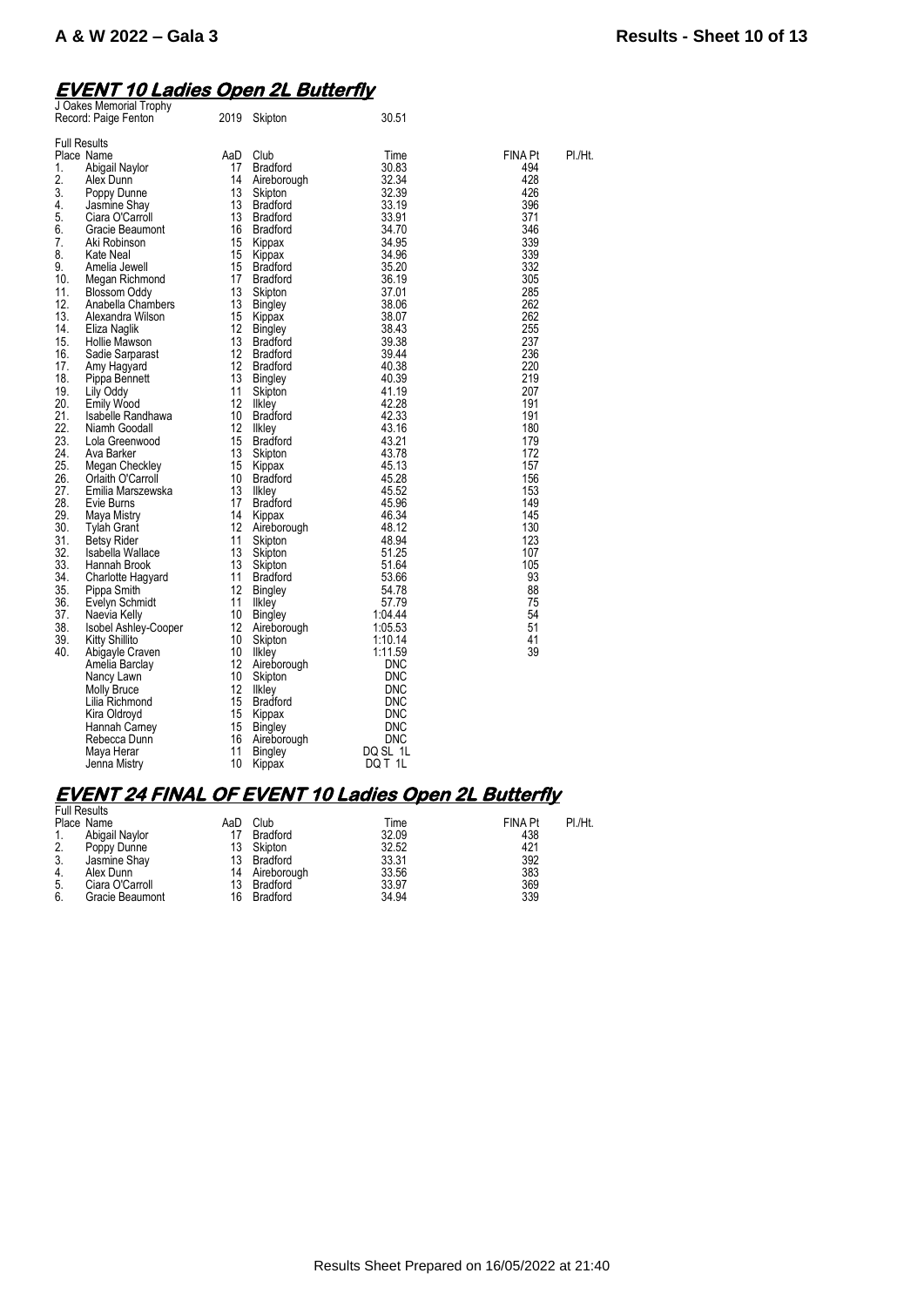# **EVENT 13 Boys 15 Yrs & Over 4x2L Medley Team**  A & W Shield

| A & W Shield<br>Record: Bradford Dol                                                           | 2019 |                                                      | 2:04.51                               |                              |                              |
|------------------------------------------------------------------------------------------------|------|------------------------------------------------------|---------------------------------------|------------------------------|------------------------------|
| <b>Full Results</b><br>Place Name<br>Bradford SC - A<br>2.<br>Kippax SC - A<br>Bradford SC - B | A G  | Club<br><b>Bradford</b><br>Kippax<br><b>Bradford</b> | Time<br>1:59.50<br>2:16.53<br>DQ O 2L | <b>FINA Pt</b><br>750<br>290 | PI./Ht.<br><b>NEW RECORD</b> |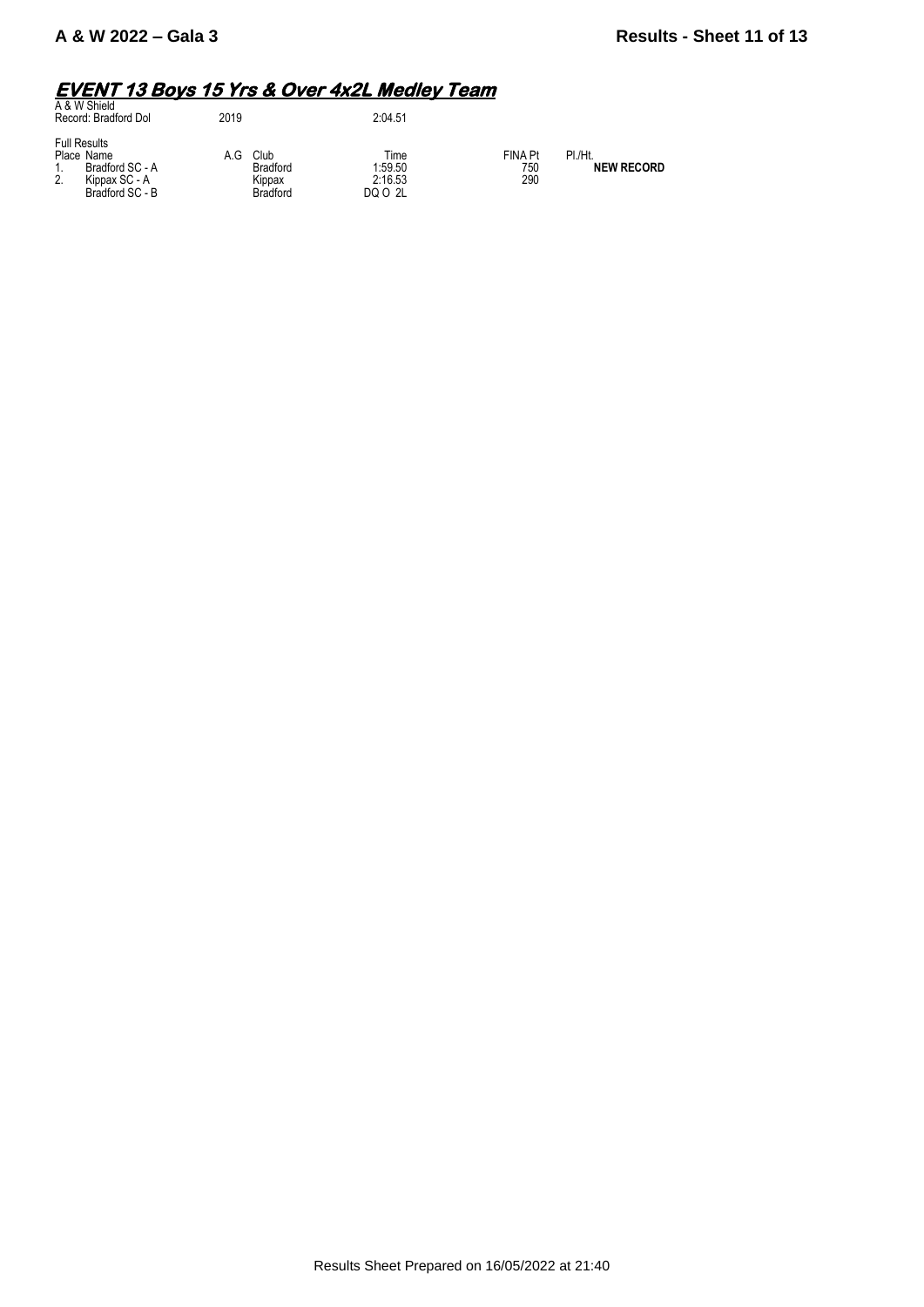# **EVENT 14 Girls 15Yrs & Over 4x2L Medley Team**  A & W Shield

| A & W Shield<br>Record: Skipton                                                                     |     |                                               | 2:15.51                               |                                     |         |
|-----------------------------------------------------------------------------------------------------|-----|-----------------------------------------------|---------------------------------------|-------------------------------------|---------|
| <b>Full Results</b><br>Place Name<br>Bradford SC - A<br>2.<br>Kippax SC - A<br>C<br>Bradford SC - B | A.G | Club<br><b>Bradford</b><br>Kippax<br>Bradford | Time<br>2:15.56<br>2:31.46<br>2:32.26 | <b>FINA Pt</b><br>430<br>308<br>304 | PI./Ht. |